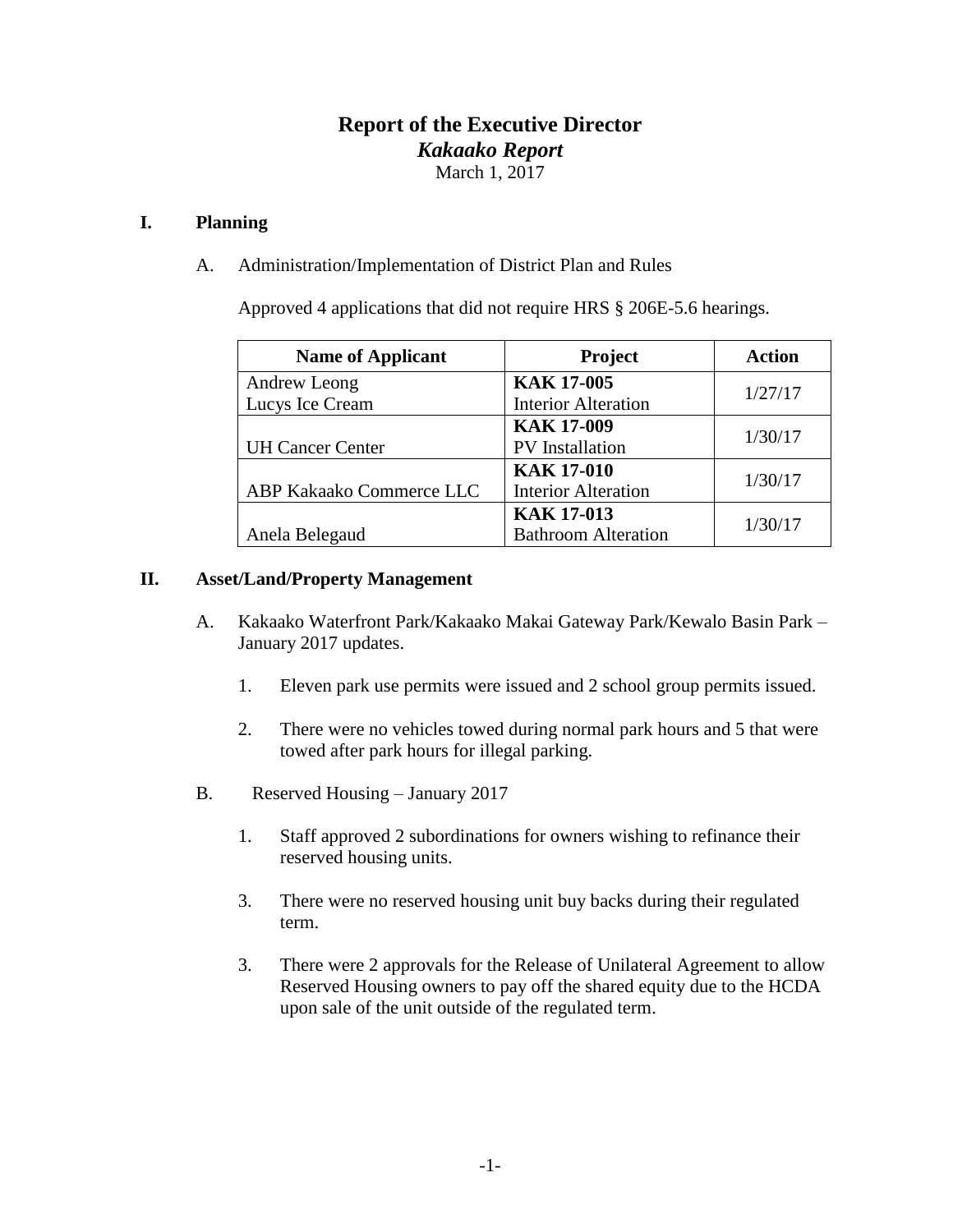C. Right of Entry Agreements - January 2017

There was 1 new Right of Entry agreement issued as noted in Exhibit A. There are currently 9 active Right of Entry agreements that will remain in place through January 2017, as noted in Exhibit A.

D. Park Updates

Janitorial Contract Award Update

As authorized by the board at its February 2017 meeting, the HCDA awarded the Parks Janitorial contract to the lowest responsive and responsible vendor, Waikiki Health. The bid amount was \$166,224 for the first year and \$841,776 for the maximum 5-year term, not including the annual \$50,000 allowance.

#### Park Rule Amendments

The Amendments to the Park Rules were signed by the Governor in February and are now formally adopted. This follows two public hearings held on December 21, 2016 and on January 4, 2017. The amended park rules can be found on the HCDA website at:

[https://dbedt.hawaii.gov/hcda/files/2012/11/Ch.210-Proposed-Park-Rules-](https://dbedt.hawaii.gov/hcda/files/2012/11/Ch.210-Proposed-Park-Rules-2016-9-7.pdf)[2016-9-7.pdf](https://dbedt.hawaii.gov/hcda/files/2012/11/Ch.210-Proposed-Park-Rules-2016-9-7.pdf)

#### Park Rule Enforcement

- 1. On January 14, 2017, an 11-year-old girl was bitten by a loose dog while playing at Kakaako Waterfront Park. The girl's family filed a police report, however officers were unable to locate the dog. The HCDA is working with the Hawaiian Humane Society and law enforcement to educate park goers about leash laws and to enforce park rules.
- 2. HCDA staff continue issuing Notices of Violation to those violating the park rules during regular park hours, there were none issued in January.

#### Attachments:

Exhibit A: List of January 2017 Right of Entry Agreements